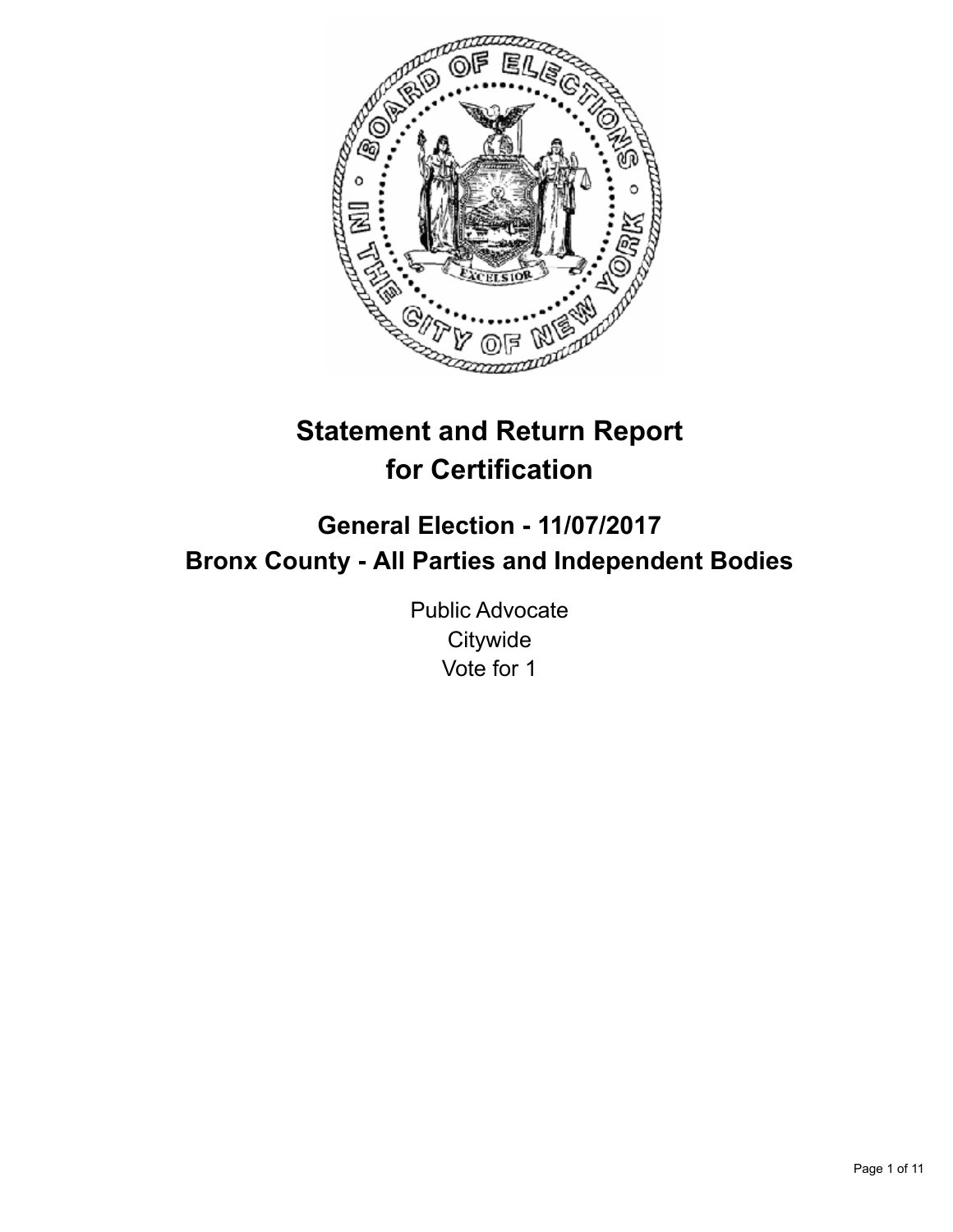

| <b>PUBLIC COUNTER</b>                                    | 10,663 |
|----------------------------------------------------------|--------|
| <b>MANUALLY COUNTED EMERGENCY</b>                        | 0      |
| <b>ABSENTEE / MILITARY</b>                               | 266    |
| <b>AFFIDAVIT</b>                                         | 176    |
| <b>Total Ballots</b>                                     | 11,105 |
| Less - Inapplicable Federal/Special Presidential Ballots | 0      |
| <b>Total Applicable Ballots</b>                          | 11,105 |
| LETITIA JAMES (DEMOCRATIC)                               | 9,273  |
| JUAN CARLOS POLANCO (REPUBLICAN)                         | 699    |
| MICHAEL A. O'REILLY (CONSERVATIVE)                       | 90     |
| JAMES C. LANE (GREEN)                                    | 78     |
| LETITIA JAMES (WORKING FAMILIES)                         | 294    |
| <b>JUAN CARLOS POLANCO (REFORM)</b>                      | 62     |
| JUAN CARLOS POLANCO (STOP DE BLASIO)                     | 17     |
| DEVIN BALKIND (LIBERTARIAN)                              | 15     |
| AMY GOODMAN (WRITE-IN)                                   | 1      |
| UNATTRIBUTABLE WRITE-IN (WRITE-IN)                       | 5      |
| <b>Total Votes</b>                                       | 10,534 |
| Unrecorded                                               | 571    |

| <b>PUBLIC COUNTER</b>                                    | 8,417 |
|----------------------------------------------------------|-------|
| <b>MANUALLY COUNTED EMERGENCY</b>                        | 0     |
| <b>ABSENTEE / MILITARY</b>                               | 263   |
| <b>AFFIDAVIT</b>                                         | 125   |
| <b>Total Ballots</b>                                     | 8,805 |
| Less - Inapplicable Federal/Special Presidential Ballots | 0     |
| <b>Total Applicable Ballots</b>                          | 8,805 |
| LETITIA JAMES (DEMOCRATIC)                               | 6,701 |
| JUAN CARLOS POLANCO (REPUBLICAN)                         | 850   |
| MICHAEL A. O'REILLY (CONSERVATIVE)                       | 221   |
| JAMES C. LANE (GREEN)                                    | 95    |
| LETITIA JAMES (WORKING FAMILIES)                         | 314   |
| JUAN CARLOS POLANCO (REFORM)                             | 67    |
| JUAN CARLOS POLANCO (STOP DE BLASIO)                     | 28    |
| DEVIN BALKIND (LIBERTARIAN)                              | 25    |
| DAVID EISENBACH (WRITE-IN)                               | 1     |
| <b>GLENN MAUN (WRITE-IN)</b>                             | 1     |
| RAPLH LEDESMA (WRITE-IN)                                 | 1     |
| UNATTRIBUTABLE WRITE-IN (WRITE-IN)                       | 3     |
| <b>Total Votes</b>                                       | 8,307 |
| Unrecorded                                               | 498   |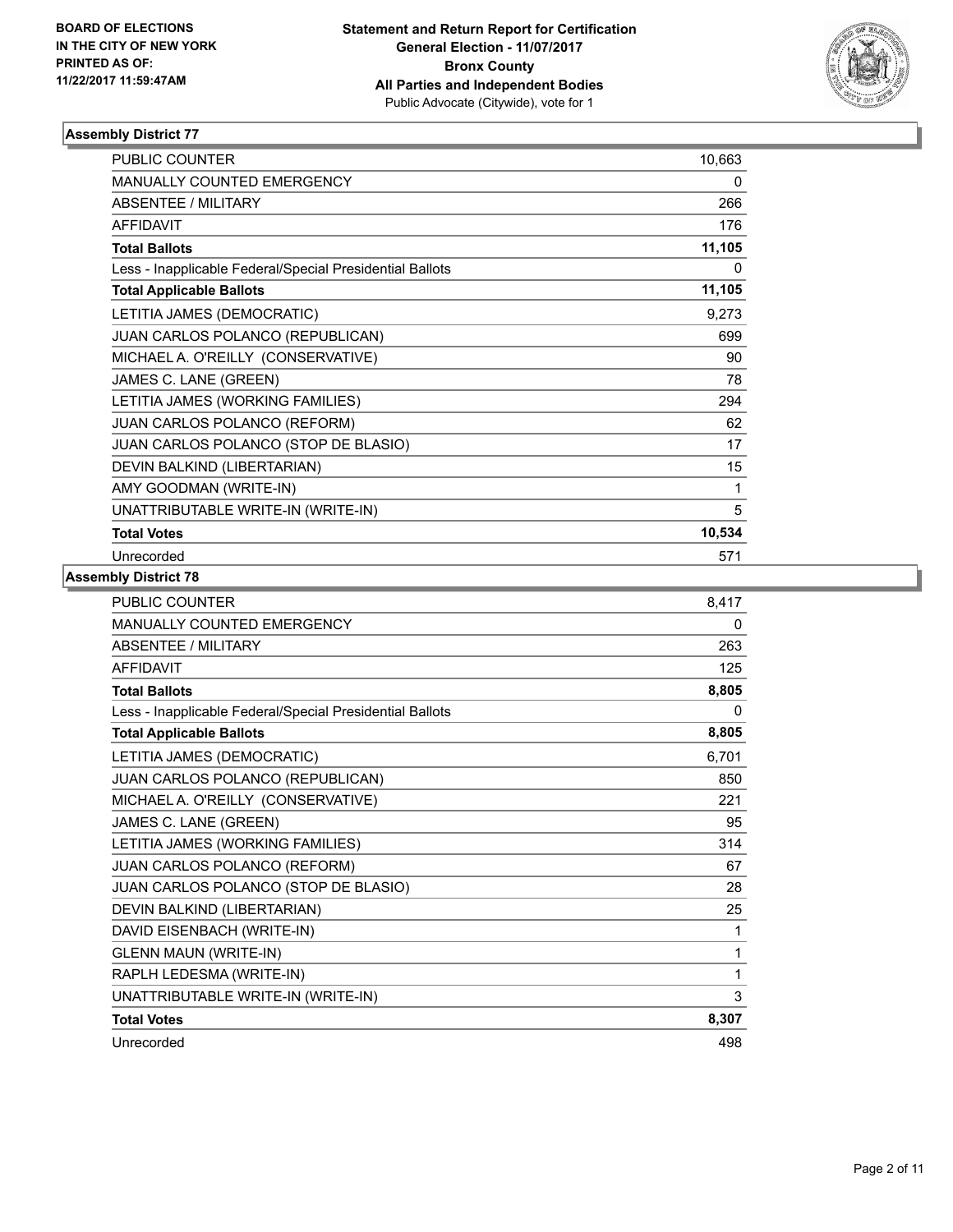

| <b>PUBLIC COUNTER</b>                                    | 11,935 |
|----------------------------------------------------------|--------|
| <b>MANUALLY COUNTED EMERGENCY</b>                        | 0      |
| <b>ABSENTEE / MILITARY</b>                               | 303    |
| <b>AFFIDAVIT</b>                                         | 147    |
| <b>Total Ballots</b>                                     | 12,385 |
| Less - Inapplicable Federal/Special Presidential Ballots | 0      |
| <b>Total Applicable Ballots</b>                          | 12,385 |
| LETITIA JAMES (DEMOCRATIC)                               | 10,149 |
| JUAN CARLOS POLANCO (REPUBLICAN)                         | 779    |
| MICHAEL A. O'REILLY (CONSERVATIVE)                       | 139    |
| JAMES C. LANE (GREEN)                                    | 95     |
| LETITIA JAMES (WORKING FAMILIES)                         | 371    |
| JUAN CARLOS POLANCO (REFORM)                             | 95     |
| JUAN CARLOS POLANCO (STOP DE BLASIO)                     | 22     |
| DEVIN BALKIND (LIBERTARIAN)                              | 17     |
| LENORA FULAHI (WRITE-IN)                                 | 1      |
| UNATTRIBUTABLE WRITE-IN (WRITE-IN)                       | 4      |
| <b>VLADIMIR CRUZ (WRITE-IN)</b>                          | 1      |
| <b>Total Votes</b>                                       | 11,673 |
| Unrecorded                                               | 712    |

| <b>PUBLIC COUNTER</b>                                    | 13,366       |
|----------------------------------------------------------|--------------|
| <b>MANUALLY COUNTED EMERGENCY</b>                        | 0            |
| <b>ABSENTEE / MILITARY</b>                               | 565          |
| <b>AFFIDAVIT</b>                                         | 189          |
| <b>Total Ballots</b>                                     | 14,120       |
| Less - Inapplicable Federal/Special Presidential Ballots | 0            |
| <b>Total Applicable Ballots</b>                          | 14,120       |
| LETITIA JAMES (DEMOCRATIC)                               | 9,527        |
| JUAN CARLOS POLANCO (REPUBLICAN)                         | 1,809        |
| MICHAEL A. O'REILLY (CONSERVATIVE)                       | 905          |
| JAMES C. LANE (GREEN)                                    | 181          |
| LETITIA JAMES (WORKING FAMILIES)                         | 512          |
| JUAN CARLOS POLANCO (REFORM)                             | 73           |
| JUAN CARLOS POLANCO (STOP DE BLASIO)                     | 52           |
| DEVIN BALKIND (LIBERTARIAN)                              | 57           |
| APRIL VEGA DIFFUT (WRITE-IN)                             | $\mathbf{1}$ |
| <b>BARACK OBAMA (WRITE-IN)</b>                           | $\mathbf{1}$ |
| DIANE LIGHT BOURNE (WRITE-IN)                            | 1            |
| EGLI TUNJO (WRITE-IN)                                    | 1            |
| SAMUEL SEABURY (WRITE-IN)                                | 1            |
| SANDRA PEREZ (WRITE-IN)                                  | 1            |
| UNATTRIBUTABLE WRITE-IN (WRITE-IN)                       | 10           |
| VICTOR GIDANSINGH (WRITE-IN)                             | 1            |
| <b>Total Votes</b>                                       | 13,133       |
| Unrecorded                                               | 987          |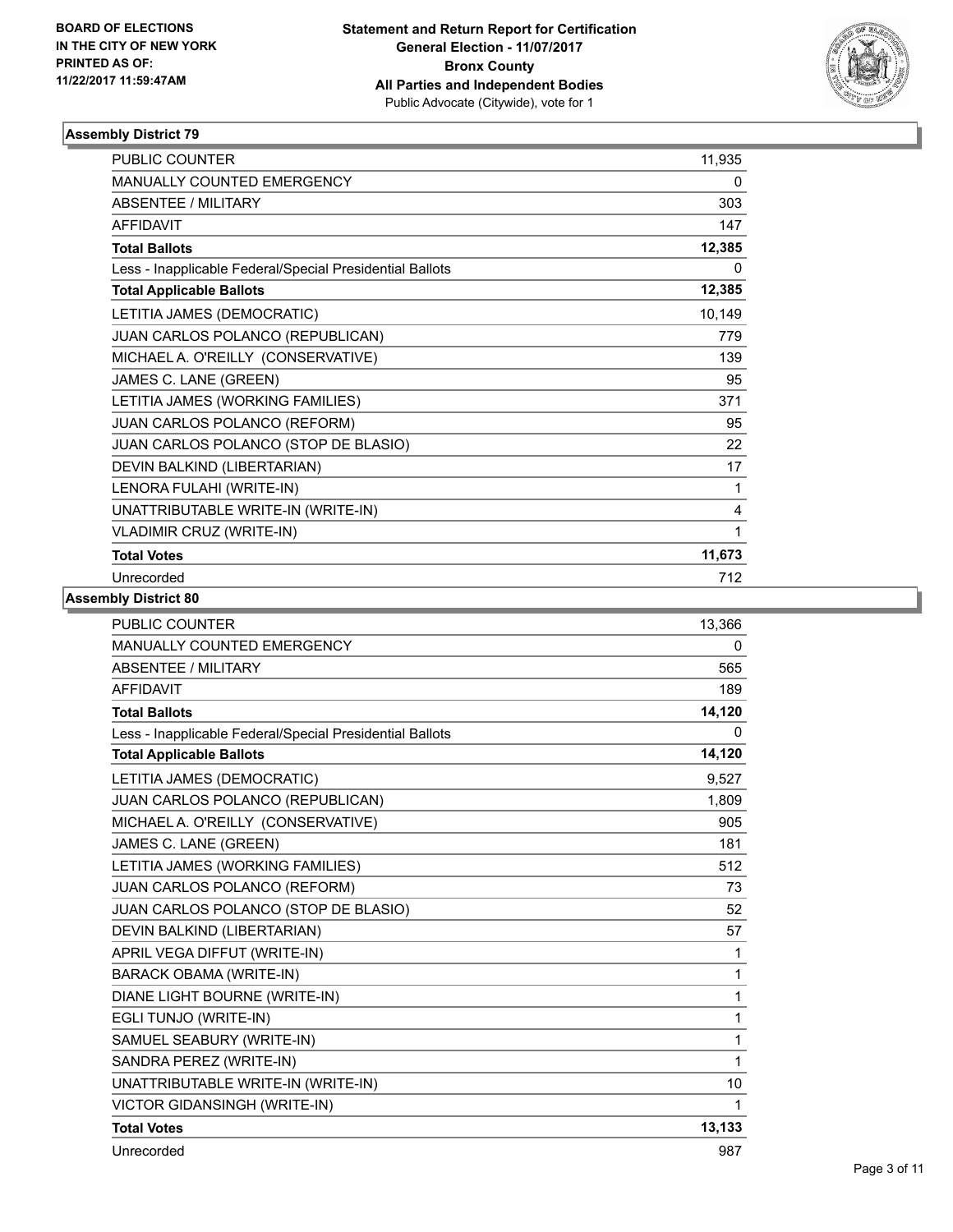

| PUBLIC COUNTER                                           | 19,332 |
|----------------------------------------------------------|--------|
| MANUALLY COUNTED EMERGENCY                               | 0      |
| <b>ABSENTEE / MILITARY</b>                               | 870    |
| <b>AFFIDAVIT</b>                                         | 273    |
| <b>Total Ballots</b>                                     | 20,475 |
| Less - Inapplicable Federal/Special Presidential Ballots | 0      |
| <b>Total Applicable Ballots</b>                          | 20,475 |
| LETITIA JAMES (DEMOCRATIC)                               | 13,136 |
| JUAN CARLOS POLANCO (REPUBLICAN)                         | 2,631  |
| MICHAEL A. O'REILLY (CONSERVATIVE)                       | 1,766  |
| JAMES C. LANE (GREEN)                                    | 445    |
| LETITIA JAMES (WORKING FAMILIES)                         | 1,038  |
| JUAN CARLOS POLANCO (REFORM)                             | 143    |
| JUAN CARLOS POLANCO (STOP DE BLASIO)                     | 80     |
| DEVIN BALKIND (LIBERTARIAN)                              | 115    |
| DANI COTRONE (WRITE-IN)                                  | 1      |
| DAVID DEROY (WRITE-IN)                                   | 1      |
| DAVID EISENBACH (WRITE-IN)                               | 1      |
| DAVID KENNEDY (WRITE-IN)                                 | 1      |
| DONNALD M. APPEL (WRITE-IN)                              | 1      |
| FRANK DWYER JR (WRITE-IN)                                | 1      |
| FRANK DWYER SR (WRITE-IN)                                | 1      |
| <b>GABRIEL M. SPECIACE (WRITE-IN)</b>                    | 1      |
| JAMES P. ONEILL (WRITE-IN)                               | 1      |
| JOEL CHAIKEN (WRITE-IN)                                  | 1      |
| JOHN LUDEWIG (WRITE-IN)                                  | 1      |
| JOSHUA R DIAMOND (WRITE-IN)                              | 1      |
| LUIS TEJADA (WRITE-IN)                                   | 1      |
| MARIA ESTRADA (WRITE-IN)                                 | 1      |
| MARK J WILLIAMS (WRITE-IN)                               | 1      |
| MONA SLOTA (WRITE-IN)                                    | 1      |
| PAMELA KELLY (WRITE-IN)                                  | 1      |
| SETH MIRAN (WRITE-IN)                                    | 1      |
| SHOLA OLATOGE (WRITE-IN)                                 | 1      |
| STEVEN SCHWARZ (WRITE-IN)                                | 1      |
| SUE ELLEN DODELL (WRITE-IN)                              | 1      |
| UNATTRIBUTABLE WRITE-IN (WRITE-IN)                       | 18     |
| WILLIAM CLYDE (WRITE-IN)                                 | 1      |
| <b>Total Votes</b>                                       | 19,394 |
| Unrecorded                                               | 1,081  |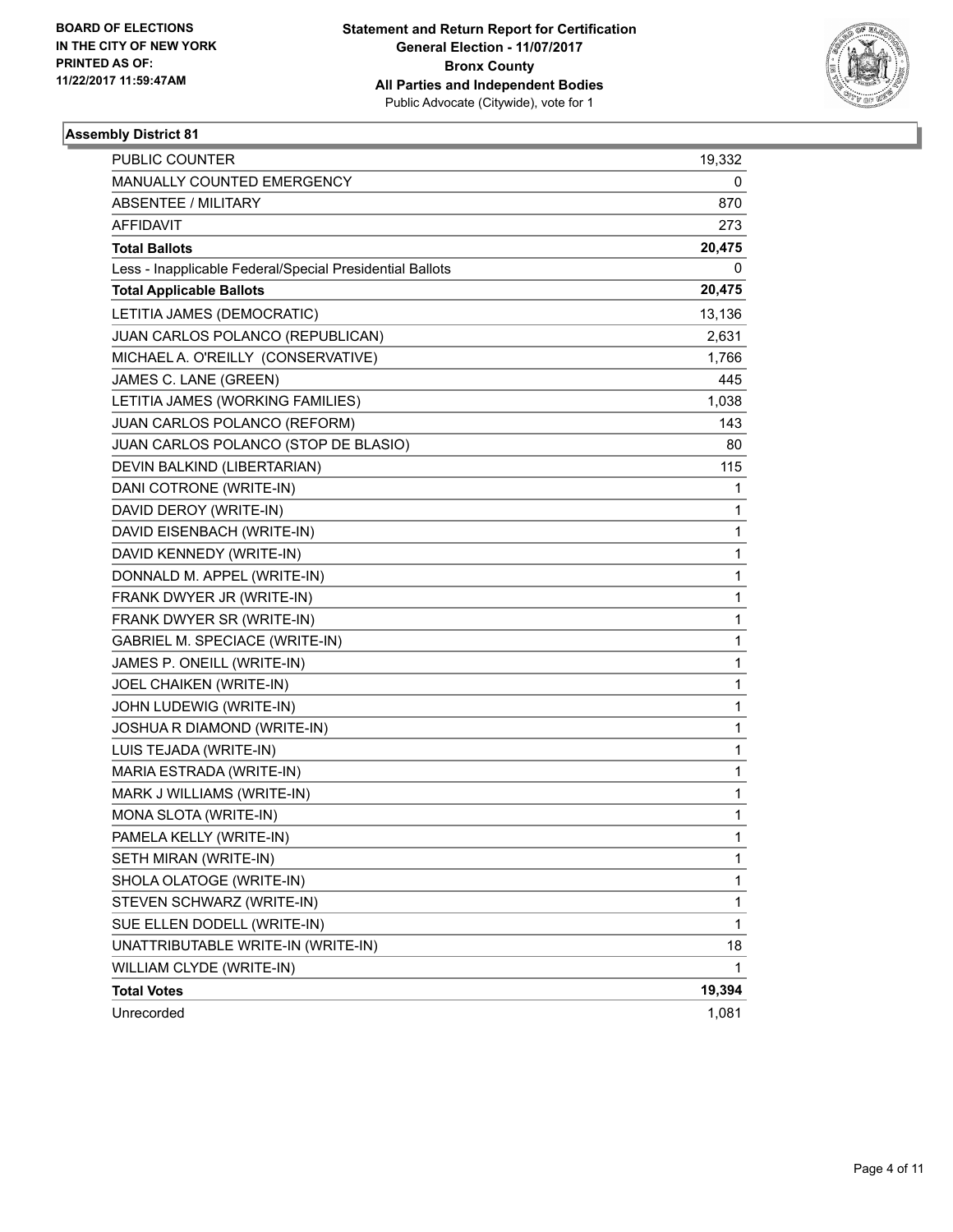

| <b>PUBLIC COUNTER</b>                                    | 22,864 |
|----------------------------------------------------------|--------|
| <b>MANUALLY COUNTED EMERGENCY</b>                        | 0      |
| <b>ABSENTEE / MILITARY</b>                               | 570    |
| <b>AFFIDAVIT</b>                                         | 199    |
| <b>Total Ballots</b>                                     | 23,633 |
| Less - Inapplicable Federal/Special Presidential Ballots | 0      |
| <b>Total Applicable Ballots</b>                          | 23,633 |
| LETITIA JAMES (DEMOCRATIC)                               | 14,198 |
| JUAN CARLOS POLANCO (REPUBLICAN)                         | 4,027  |
| MICHAEL A. O'REILLY (CONSERVATIVE)                       | 2,641  |
| JAMES C. LANE (GREEN)                                    | 230    |
| LETITIA JAMES (WORKING FAMILIES)                         | 748    |
| JUAN CARLOS POLANCO (REFORM)                             | 145    |
| JUAN CARLOS POLANCO (STOP DE BLASIO)                     | 101    |
| DEVIN BALKIND (LIBERTARIAN)                              | 103    |
| ANGELINA CAMACHO (WRITE-IN)                              | 1      |
| BERNIE SANDERS (WRITE-IN)                                | 1      |
| DAVID EISENBACH (WRITE-IN)                               | 1      |
| ERIC KATECHIS (WRITE-IN)                                 | 1      |
| HARRY DEHLER (WRITE-IN)                                  | 1      |
| JAYSON MCNEIL (WRITE-IN)                                 | 1      |
| JEFF KLEIN (WRITE-IN)                                    | 1      |
| JOSE ANTONIO GONZALEZ JR. (WRITE-IN)                     | 1      |
| LOUIS ROCCO (WRITE-IN)                                   | 1      |
| MIKE CORIAN (WRITE-IN)                                   | 1      |
| UNATTRIBUTABLE WRITE-IN (WRITE-IN)                       | 6      |
| VIRGIL SOLLOZZA (WRITE-IN)                               | 1      |
| <b>Total Votes</b>                                       | 22,210 |
| Unrecorded                                               | 1,423  |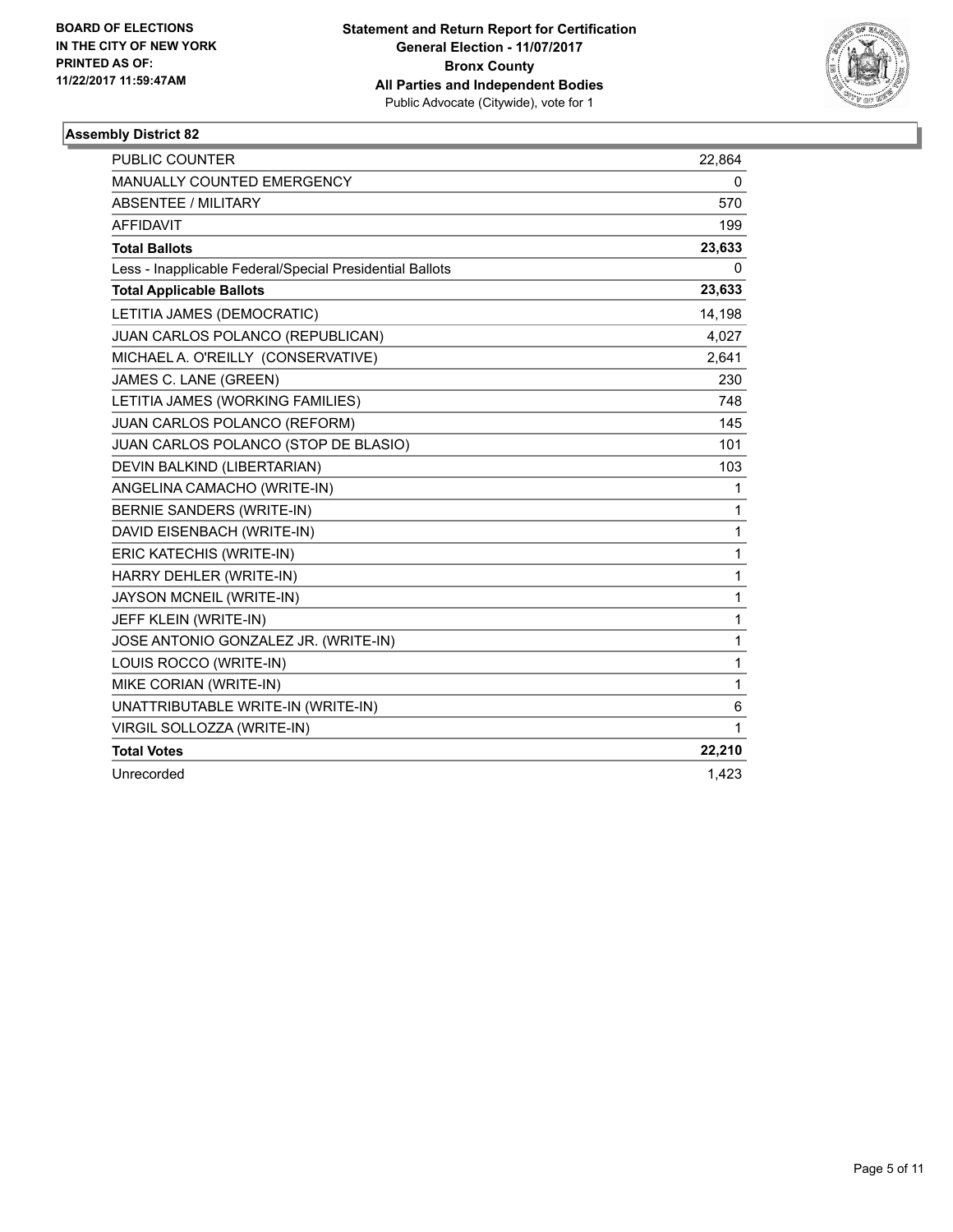

| <b>PUBLIC COUNTER</b>                                    | 15,511         |
|----------------------------------------------------------|----------------|
| MANUALLY COUNTED EMERGENCY                               | 0              |
| <b>ABSENTEE / MILITARY</b>                               | 464            |
| <b>AFFIDAVIT</b>                                         | 161            |
| <b>Total Ballots</b>                                     | 16,136         |
| Less - Inapplicable Federal/Special Presidential Ballots | 0              |
| <b>Total Applicable Ballots</b>                          | 16,136         |
| LETITIA JAMES (DEMOCRATIC)                               | 14,402         |
| JUAN CARLOS POLANCO (REPUBLICAN)                         | 482            |
| MICHAEL A. O'REILLY (CONSERVATIVE)                       | 161            |
| JAMES C. LANE (GREEN)                                    | 92             |
| LETITIA JAMES (WORKING FAMILIES)                         | 359            |
| JUAN CARLOS POLANCO (REFORM)                             | 35             |
| JUAN CARLOS POLANCO (STOP DE BLASIO)                     | 17             |
| DEVIN BALKIND (LIBERTARIAN)                              | 24             |
| CHARLES BARON (WRITE-IN)                                 | $\mathbf{1}$   |
| GENEVA JOHNSON (WRITE-IN)                                | 1              |
| MARJORIE VELAZQUEZ (WRITE-IN)                            | 1              |
| PEDRO NOVA JR (WRITE-IN)                                 | 1              |
| PREET BHARARA (WRITE-IN)                                 | $\overline{2}$ |
| RENAULT S CHAVERS (WRITE-IN)                             | 1              |
| UNATTRIBUTABLE WRITE-IN (WRITE-IN)                       | 6              |
| <b>Total Votes</b>                                       | 15,585         |
| Unrecorded                                               | 551            |

| <b>PUBLIC COUNTER</b>                                    | 9,887        |
|----------------------------------------------------------|--------------|
| <b>MANUALLY COUNTED EMERGENCY</b>                        | 0            |
| <b>ABSENTEE / MILITARY</b>                               | 206          |
| <b>AFFIDAVIT</b>                                         | 156          |
| <b>Total Ballots</b>                                     | 10,249       |
| Less - Inapplicable Federal/Special Presidential Ballots | $\mathbf{0}$ |
| <b>Total Applicable Ballots</b>                          | 10,249       |
| LETITIA JAMES (DEMOCRATIC)                               | 8,033        |
| JUAN CARLOS POLANCO (REPUBLICAN)                         | 783          |
| MICHAEL A. O'REILLY (CONSERVATIVE)                       | 129          |
| JAMES C. LANE (GREEN)                                    | 99           |
| LETITIA JAMES (WORKING FAMILIES)                         | 322          |
| JUAN CARLOS POLANCO (REFORM)                             | 78           |
| JUAN CARLOS POLANCO (STOP DE BLASIO)                     | 35           |
| DEVIN BALKIND (LIBERTARIAN)                              | 30           |
| MYCHAL JOHNSON (WRITE-IN)                                | 1            |
| RAFAEL DEJESUS JR. (WRITE-IN)                            | 1            |
| TORLAN J. THOMAS (WRITE-IN)                              | 1            |
| UNATTRIBUTABLE WRITE-IN (WRITE-IN)                       | 4            |
| <b>Total Votes</b>                                       | 9,516        |
| Unrecorded                                               | 733          |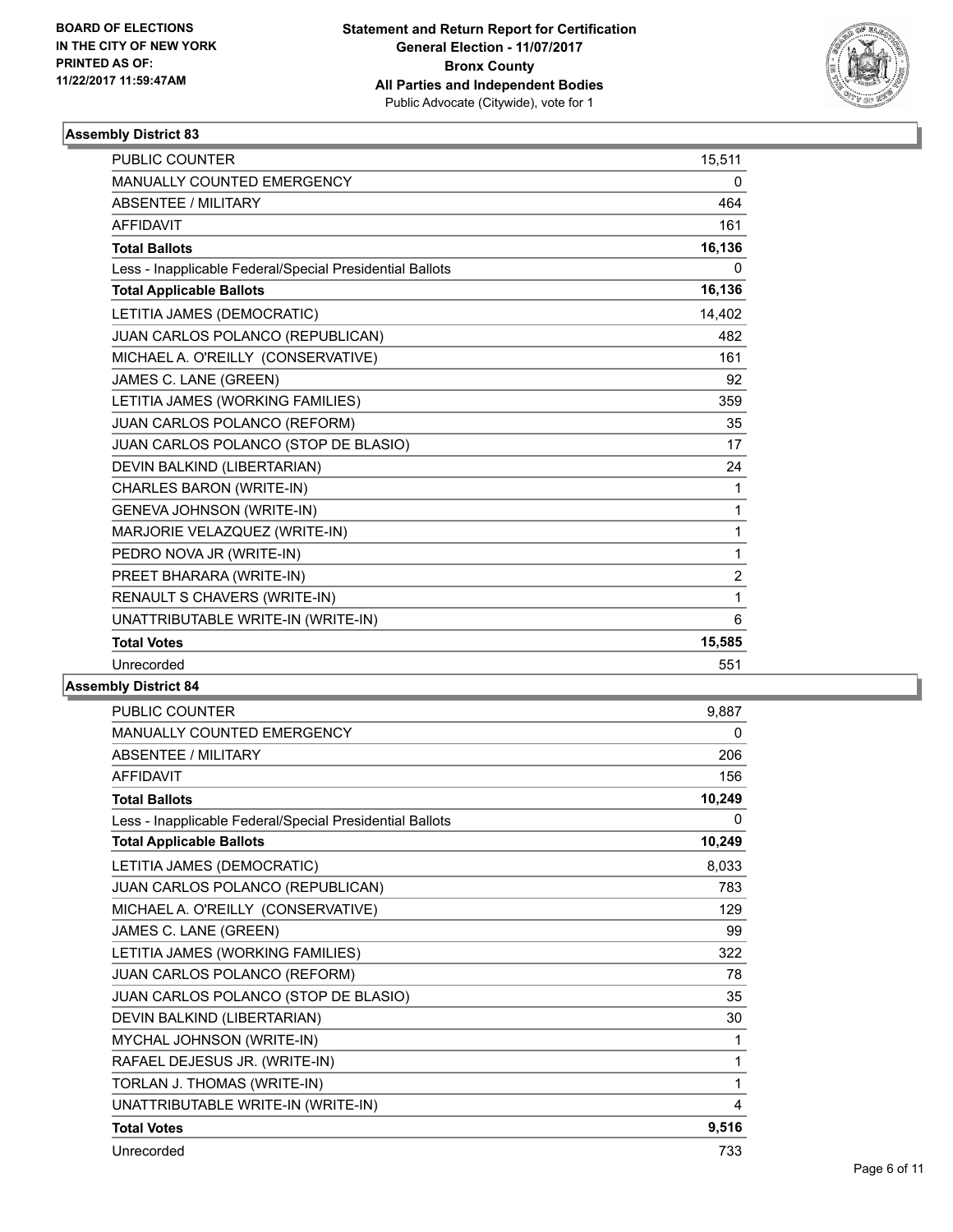

| <b>PUBLIC COUNTER</b>                                    | 10,590 |
|----------------------------------------------------------|--------|
| MANUALLY COUNTED EMERGENCY                               | 0      |
| <b>ABSENTEE / MILITARY</b>                               | 225    |
| <b>AFFIDAVIT</b>                                         | 163    |
| <b>Total Ballots</b>                                     | 10,978 |
| Less - Inapplicable Federal/Special Presidential Ballots | 0      |
| <b>Total Applicable Ballots</b>                          | 10,978 |
| LETITIA JAMES (DEMOCRATIC)                               | 8,578  |
| JUAN CARLOS POLANCO (REPUBLICAN)                         | 879    |
| MICHAEL A. O'REILLY (CONSERVATIVE)                       | 164    |
| JAMES C. LANE (GREEN)                                    | 87     |
| LETITIA JAMES (WORKING FAMILIES)                         | 301    |
| JUAN CARLOS POLANCO (REFORM)                             | 90     |
| JUAN CARLOS POLANCO (STOP DE BLASIO)                     | 26     |
| DEVIN BALKIND (LIBERTARIAN)                              | 23     |
| <b>BARACK OBAMA (WRITE-IN)</b>                           | 1      |
| RALPH ACEVEDO (WRITE-IN)                                 | 1      |
| SOLADIN HAMILTON (WRITE-IN)                              | 1      |
| UNATTRIBUTABLE WRITE-IN (WRITE-IN)                       | 15     |
| <b>Total Votes</b>                                       | 10,166 |
| Unrecorded                                               | 812    |

| PUBLIC COUNTER                                           | 8.359 |
|----------------------------------------------------------|-------|
| <b>MANUALLY COUNTED EMERGENCY</b>                        | 0     |
| <b>ABSENTEE / MILITARY</b>                               | 190   |
| <b>AFFIDAVIT</b>                                         | 153   |
| <b>Total Ballots</b>                                     | 8,702 |
| Less - Inapplicable Federal/Special Presidential Ballots | 0     |
| <b>Total Applicable Ballots</b>                          | 8,702 |
| LETITIA JAMES (DEMOCRATIC)                               | 6,732 |
| <b>JUAN CARLOS POLANCO (REPUBLICAN)</b>                  | 764   |
| MICHAEL A. O'REILLY (CONSERVATIVE)                       | 116   |
| JAMES C. LANE (GREEN)                                    | 40    |
| LETITIA JAMES (WORKING FAMILIES)                         | 245   |
| <b>JUAN CARLOS POLANCO (REFORM)</b>                      | 81    |
| JUAN CARLOS POLANCO (STOP DE BLASIO)                     | 29    |
| DEVIN BALKIND (LIBERTARIAN)                              | 14    |
| LINSEL PENA (WRITE-IN)                                   | 1     |
| <b>Total Votes</b>                                       | 8,022 |
| Unrecorded                                               | 680   |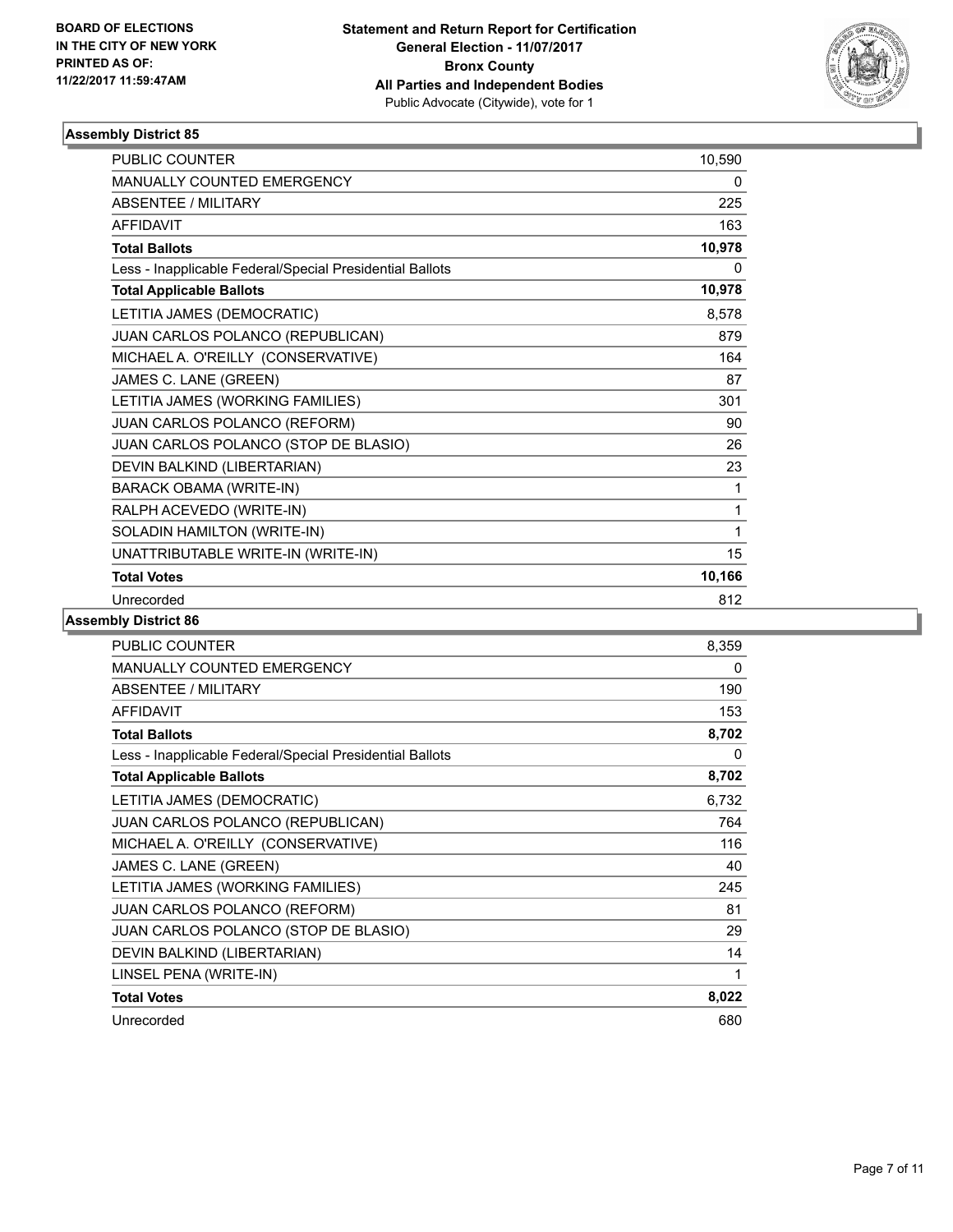

| <b>PUBLIC COUNTER</b>                                    | 12,643         |
|----------------------------------------------------------|----------------|
| <b>MANUALLY COUNTED EMERGENCY</b>                        | 0              |
| <b>ABSENTEE / MILITARY</b>                               | 312            |
| <b>AFFIDAVIT</b>                                         | 174            |
| <b>Total Ballots</b>                                     | 13,129         |
| Less - Inapplicable Federal/Special Presidential Ballots | 0              |
| <b>Total Applicable Ballots</b>                          | 13,129         |
| LETITIA JAMES (DEMOCRATIC)                               | 10,297         |
| JUAN CARLOS POLANCO (REPUBLICAN)                         | 1.091          |
| MICHAEL A. O'REILLY (CONSERVATIVE)                       | 347            |
| JAMES C. LANE (GREEN)                                    | 132            |
| LETITIA JAMES (WORKING FAMILIES)                         | 396            |
| JUAN CARLOS POLANCO (REFORM)                             | 86             |
| JUAN CARLOS POLANCO (STOP DE BLASIO)                     | 36             |
| DEVIN BALKIND (LIBERTARIAN)                              | 40             |
| DAVID EISENBACH (WRITE-IN)                               | 1              |
| JANICE TSAO (WRITE-IN)                                   | 1              |
| JONATHAN R. SIMMONS (WRITE-IN)                           | 1              |
| JOSEPH J HASLIP (WRITE-IN)                               | 1              |
| PAULINE FIGUEROA (WRITE-IN)                              | 1              |
| SARAH ALLEYNE (WRITE-IN)                                 | $\overline{2}$ |
| SEKAI GRAHAM (WRITE-IN)                                  | 1              |
| UNATTRIBUTABLE WRITE-IN (WRITE-IN)                       | 4              |
| <b>Total Votes</b>                                       | 12,437         |
| Unrecorded                                               | 692            |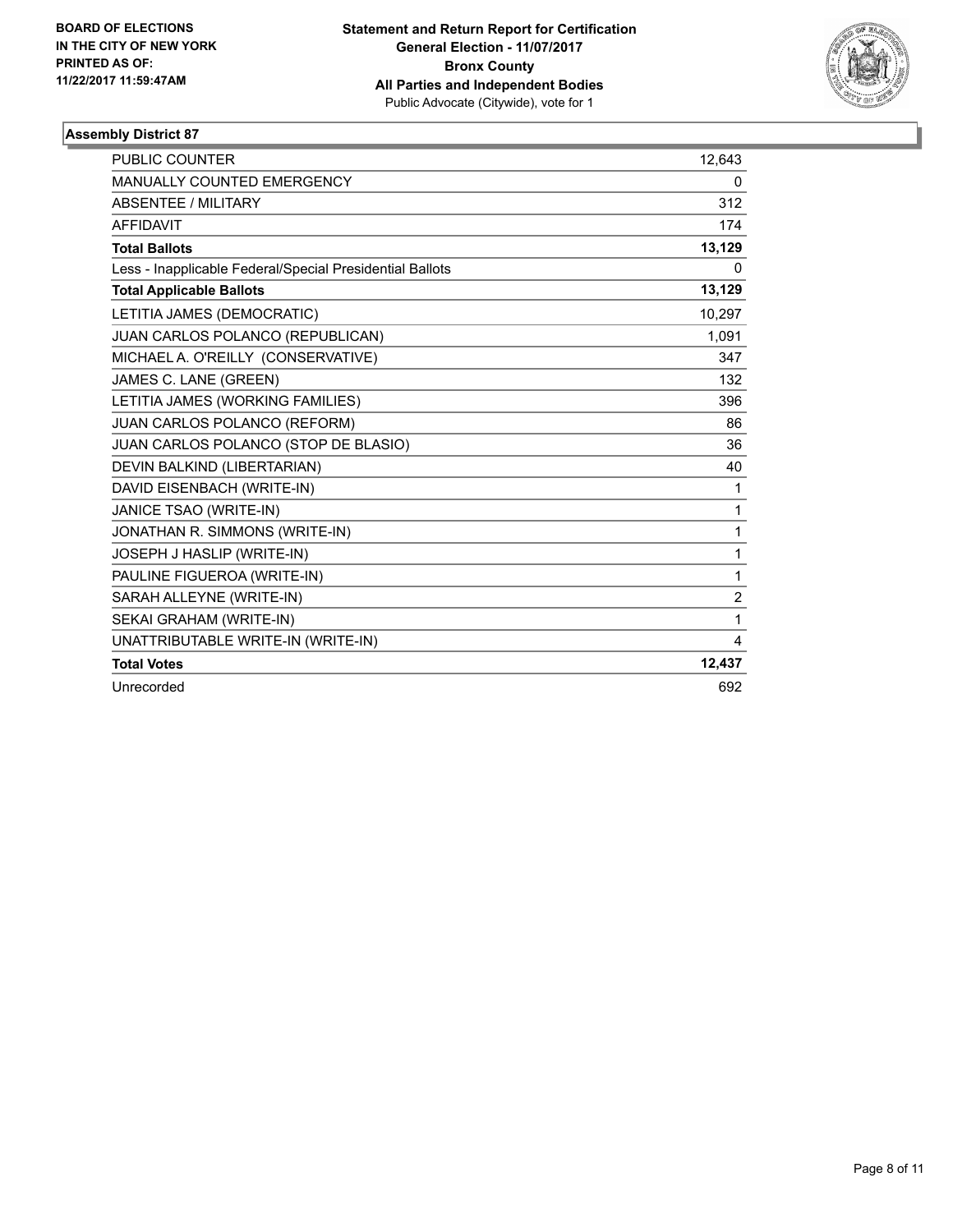

#### **Total for Public Advocate (Citywide) - Bronx County**

| MANUALLY COUNTED EMERGENCY<br>0<br>4,234<br><b>ABSENTEE / MILITARY</b><br>AFFIDAVIT<br>1,916<br>149,717<br><b>Total Ballots</b><br>Less - Inapplicable Federal/Special Presidential Ballots<br>0<br><b>Total Applicable Ballots</b><br>149,717<br>LETITIA JAMES (DEMOCRATIC)<br>111,026<br>JUAN CARLOS POLANCO (REPUBLICAN)<br>14,794<br>MICHAEL A. O'REILLY (CONSERVATIVE)<br>6,679<br>JAMES C. LANE (GREEN)<br>1,574<br>LETITIA JAMES (WORKING FAMILIES)<br>4,900<br>JUAN CARLOS POLANCO (REFORM)<br>955<br>JUAN CARLOS POLANCO (STOP DE BLASIO)<br>443<br>DEVIN BALKIND (LIBERTARIAN)<br>463<br>AMY GOODMAN (WRITE-IN)<br>1<br>ANGELINA CAMACHO (WRITE-IN)<br>1<br>APRIL VEGA DIFFUT (WRITE-IN)<br>1<br>2<br>BARACK OBAMA (WRITE-IN)<br>BERNIE SANDERS (WRITE-IN)<br>1<br>CHARLES BARON (WRITE-IN)<br>1<br>1<br>DANI COTRONE (WRITE-IN)<br>DAVID DEROY (WRITE-IN)<br>1<br>DAVID EISENBACH (WRITE-IN)<br>4<br>1<br>DAVID KENNEDY (WRITE-IN)<br>DIANE LIGHT BOURNE (WRITE-IN)<br>1<br>DONNALD M. APPEL (WRITE-IN)<br>1<br>1<br>EGLI TUNJO (WRITE-IN)<br>ERIC KATECHIS (WRITE-IN)<br>1<br>FRANK DWYER JR (WRITE-IN)<br>1<br>1<br>FRANK DWYER SR (WRITE-IN)<br><b>GABRIEL M. SPECIACE (WRITE-IN)</b><br>1<br>GENEVA JOHNSON (WRITE-IN)<br>1<br><b>GLENN MAUN (WRITE-IN)</b><br>1<br>HARRY DEHLER (WRITE-IN)<br>1<br>JAMES P. ONEILL (WRITE-IN)<br>1<br>JANICE TSAO (WRITE-IN)<br>1<br>JAYSON MCNEIL (WRITE-IN)<br>1<br>JEFF KLEIN (WRITE-IN)<br>1<br>JOEL CHAIKEN (WRITE-IN)<br>1<br>JOHN LUDEWIG (WRITE-IN)<br>1<br>JONATHAN R. SIMMONS (WRITE-IN)<br>1<br>1<br>JOSE ANTONIO GONZALEZ JR. (WRITE-IN)<br>JOSEPH J HASLIP (WRITE-IN)<br>1<br>1<br>JOSHUA R DIAMOND (WRITE-IN)<br>1 | <b>PUBLIC COUNTER</b>    | 143,567 |
|----------------------------------------------------------------------------------------------------------------------------------------------------------------------------------------------------------------------------------------------------------------------------------------------------------------------------------------------------------------------------------------------------------------------------------------------------------------------------------------------------------------------------------------------------------------------------------------------------------------------------------------------------------------------------------------------------------------------------------------------------------------------------------------------------------------------------------------------------------------------------------------------------------------------------------------------------------------------------------------------------------------------------------------------------------------------------------------------------------------------------------------------------------------------------------------------------------------------------------------------------------------------------------------------------------------------------------------------------------------------------------------------------------------------------------------------------------------------------------------------------------------------------------------------------------------------------------------------------------------------------------------------------------------------------------|--------------------------|---------|
|                                                                                                                                                                                                                                                                                                                                                                                                                                                                                                                                                                                                                                                                                                                                                                                                                                                                                                                                                                                                                                                                                                                                                                                                                                                                                                                                                                                                                                                                                                                                                                                                                                                                                  |                          |         |
|                                                                                                                                                                                                                                                                                                                                                                                                                                                                                                                                                                                                                                                                                                                                                                                                                                                                                                                                                                                                                                                                                                                                                                                                                                                                                                                                                                                                                                                                                                                                                                                                                                                                                  |                          |         |
|                                                                                                                                                                                                                                                                                                                                                                                                                                                                                                                                                                                                                                                                                                                                                                                                                                                                                                                                                                                                                                                                                                                                                                                                                                                                                                                                                                                                                                                                                                                                                                                                                                                                                  |                          |         |
|                                                                                                                                                                                                                                                                                                                                                                                                                                                                                                                                                                                                                                                                                                                                                                                                                                                                                                                                                                                                                                                                                                                                                                                                                                                                                                                                                                                                                                                                                                                                                                                                                                                                                  |                          |         |
|                                                                                                                                                                                                                                                                                                                                                                                                                                                                                                                                                                                                                                                                                                                                                                                                                                                                                                                                                                                                                                                                                                                                                                                                                                                                                                                                                                                                                                                                                                                                                                                                                                                                                  |                          |         |
|                                                                                                                                                                                                                                                                                                                                                                                                                                                                                                                                                                                                                                                                                                                                                                                                                                                                                                                                                                                                                                                                                                                                                                                                                                                                                                                                                                                                                                                                                                                                                                                                                                                                                  |                          |         |
|                                                                                                                                                                                                                                                                                                                                                                                                                                                                                                                                                                                                                                                                                                                                                                                                                                                                                                                                                                                                                                                                                                                                                                                                                                                                                                                                                                                                                                                                                                                                                                                                                                                                                  |                          |         |
|                                                                                                                                                                                                                                                                                                                                                                                                                                                                                                                                                                                                                                                                                                                                                                                                                                                                                                                                                                                                                                                                                                                                                                                                                                                                                                                                                                                                                                                                                                                                                                                                                                                                                  |                          |         |
|                                                                                                                                                                                                                                                                                                                                                                                                                                                                                                                                                                                                                                                                                                                                                                                                                                                                                                                                                                                                                                                                                                                                                                                                                                                                                                                                                                                                                                                                                                                                                                                                                                                                                  |                          |         |
|                                                                                                                                                                                                                                                                                                                                                                                                                                                                                                                                                                                                                                                                                                                                                                                                                                                                                                                                                                                                                                                                                                                                                                                                                                                                                                                                                                                                                                                                                                                                                                                                                                                                                  |                          |         |
|                                                                                                                                                                                                                                                                                                                                                                                                                                                                                                                                                                                                                                                                                                                                                                                                                                                                                                                                                                                                                                                                                                                                                                                                                                                                                                                                                                                                                                                                                                                                                                                                                                                                                  |                          |         |
|                                                                                                                                                                                                                                                                                                                                                                                                                                                                                                                                                                                                                                                                                                                                                                                                                                                                                                                                                                                                                                                                                                                                                                                                                                                                                                                                                                                                                                                                                                                                                                                                                                                                                  |                          |         |
|                                                                                                                                                                                                                                                                                                                                                                                                                                                                                                                                                                                                                                                                                                                                                                                                                                                                                                                                                                                                                                                                                                                                                                                                                                                                                                                                                                                                                                                                                                                                                                                                                                                                                  |                          |         |
|                                                                                                                                                                                                                                                                                                                                                                                                                                                                                                                                                                                                                                                                                                                                                                                                                                                                                                                                                                                                                                                                                                                                                                                                                                                                                                                                                                                                                                                                                                                                                                                                                                                                                  |                          |         |
|                                                                                                                                                                                                                                                                                                                                                                                                                                                                                                                                                                                                                                                                                                                                                                                                                                                                                                                                                                                                                                                                                                                                                                                                                                                                                                                                                                                                                                                                                                                                                                                                                                                                                  |                          |         |
|                                                                                                                                                                                                                                                                                                                                                                                                                                                                                                                                                                                                                                                                                                                                                                                                                                                                                                                                                                                                                                                                                                                                                                                                                                                                                                                                                                                                                                                                                                                                                                                                                                                                                  |                          |         |
|                                                                                                                                                                                                                                                                                                                                                                                                                                                                                                                                                                                                                                                                                                                                                                                                                                                                                                                                                                                                                                                                                                                                                                                                                                                                                                                                                                                                                                                                                                                                                                                                                                                                                  |                          |         |
|                                                                                                                                                                                                                                                                                                                                                                                                                                                                                                                                                                                                                                                                                                                                                                                                                                                                                                                                                                                                                                                                                                                                                                                                                                                                                                                                                                                                                                                                                                                                                                                                                                                                                  |                          |         |
|                                                                                                                                                                                                                                                                                                                                                                                                                                                                                                                                                                                                                                                                                                                                                                                                                                                                                                                                                                                                                                                                                                                                                                                                                                                                                                                                                                                                                                                                                                                                                                                                                                                                                  |                          |         |
|                                                                                                                                                                                                                                                                                                                                                                                                                                                                                                                                                                                                                                                                                                                                                                                                                                                                                                                                                                                                                                                                                                                                                                                                                                                                                                                                                                                                                                                                                                                                                                                                                                                                                  |                          |         |
|                                                                                                                                                                                                                                                                                                                                                                                                                                                                                                                                                                                                                                                                                                                                                                                                                                                                                                                                                                                                                                                                                                                                                                                                                                                                                                                                                                                                                                                                                                                                                                                                                                                                                  |                          |         |
|                                                                                                                                                                                                                                                                                                                                                                                                                                                                                                                                                                                                                                                                                                                                                                                                                                                                                                                                                                                                                                                                                                                                                                                                                                                                                                                                                                                                                                                                                                                                                                                                                                                                                  |                          |         |
|                                                                                                                                                                                                                                                                                                                                                                                                                                                                                                                                                                                                                                                                                                                                                                                                                                                                                                                                                                                                                                                                                                                                                                                                                                                                                                                                                                                                                                                                                                                                                                                                                                                                                  |                          |         |
|                                                                                                                                                                                                                                                                                                                                                                                                                                                                                                                                                                                                                                                                                                                                                                                                                                                                                                                                                                                                                                                                                                                                                                                                                                                                                                                                                                                                                                                                                                                                                                                                                                                                                  |                          |         |
|                                                                                                                                                                                                                                                                                                                                                                                                                                                                                                                                                                                                                                                                                                                                                                                                                                                                                                                                                                                                                                                                                                                                                                                                                                                                                                                                                                                                                                                                                                                                                                                                                                                                                  |                          |         |
|                                                                                                                                                                                                                                                                                                                                                                                                                                                                                                                                                                                                                                                                                                                                                                                                                                                                                                                                                                                                                                                                                                                                                                                                                                                                                                                                                                                                                                                                                                                                                                                                                                                                                  |                          |         |
|                                                                                                                                                                                                                                                                                                                                                                                                                                                                                                                                                                                                                                                                                                                                                                                                                                                                                                                                                                                                                                                                                                                                                                                                                                                                                                                                                                                                                                                                                                                                                                                                                                                                                  |                          |         |
|                                                                                                                                                                                                                                                                                                                                                                                                                                                                                                                                                                                                                                                                                                                                                                                                                                                                                                                                                                                                                                                                                                                                                                                                                                                                                                                                                                                                                                                                                                                                                                                                                                                                                  |                          |         |
|                                                                                                                                                                                                                                                                                                                                                                                                                                                                                                                                                                                                                                                                                                                                                                                                                                                                                                                                                                                                                                                                                                                                                                                                                                                                                                                                                                                                                                                                                                                                                                                                                                                                                  |                          |         |
|                                                                                                                                                                                                                                                                                                                                                                                                                                                                                                                                                                                                                                                                                                                                                                                                                                                                                                                                                                                                                                                                                                                                                                                                                                                                                                                                                                                                                                                                                                                                                                                                                                                                                  |                          |         |
|                                                                                                                                                                                                                                                                                                                                                                                                                                                                                                                                                                                                                                                                                                                                                                                                                                                                                                                                                                                                                                                                                                                                                                                                                                                                                                                                                                                                                                                                                                                                                                                                                                                                                  |                          |         |
|                                                                                                                                                                                                                                                                                                                                                                                                                                                                                                                                                                                                                                                                                                                                                                                                                                                                                                                                                                                                                                                                                                                                                                                                                                                                                                                                                                                                                                                                                                                                                                                                                                                                                  |                          |         |
|                                                                                                                                                                                                                                                                                                                                                                                                                                                                                                                                                                                                                                                                                                                                                                                                                                                                                                                                                                                                                                                                                                                                                                                                                                                                                                                                                                                                                                                                                                                                                                                                                                                                                  |                          |         |
|                                                                                                                                                                                                                                                                                                                                                                                                                                                                                                                                                                                                                                                                                                                                                                                                                                                                                                                                                                                                                                                                                                                                                                                                                                                                                                                                                                                                                                                                                                                                                                                                                                                                                  |                          |         |
|                                                                                                                                                                                                                                                                                                                                                                                                                                                                                                                                                                                                                                                                                                                                                                                                                                                                                                                                                                                                                                                                                                                                                                                                                                                                                                                                                                                                                                                                                                                                                                                                                                                                                  |                          |         |
|                                                                                                                                                                                                                                                                                                                                                                                                                                                                                                                                                                                                                                                                                                                                                                                                                                                                                                                                                                                                                                                                                                                                                                                                                                                                                                                                                                                                                                                                                                                                                                                                                                                                                  |                          |         |
|                                                                                                                                                                                                                                                                                                                                                                                                                                                                                                                                                                                                                                                                                                                                                                                                                                                                                                                                                                                                                                                                                                                                                                                                                                                                                                                                                                                                                                                                                                                                                                                                                                                                                  |                          |         |
|                                                                                                                                                                                                                                                                                                                                                                                                                                                                                                                                                                                                                                                                                                                                                                                                                                                                                                                                                                                                                                                                                                                                                                                                                                                                                                                                                                                                                                                                                                                                                                                                                                                                                  |                          |         |
|                                                                                                                                                                                                                                                                                                                                                                                                                                                                                                                                                                                                                                                                                                                                                                                                                                                                                                                                                                                                                                                                                                                                                                                                                                                                                                                                                                                                                                                                                                                                                                                                                                                                                  |                          |         |
|                                                                                                                                                                                                                                                                                                                                                                                                                                                                                                                                                                                                                                                                                                                                                                                                                                                                                                                                                                                                                                                                                                                                                                                                                                                                                                                                                                                                                                                                                                                                                                                                                                                                                  |                          |         |
|                                                                                                                                                                                                                                                                                                                                                                                                                                                                                                                                                                                                                                                                                                                                                                                                                                                                                                                                                                                                                                                                                                                                                                                                                                                                                                                                                                                                                                                                                                                                                                                                                                                                                  |                          |         |
|                                                                                                                                                                                                                                                                                                                                                                                                                                                                                                                                                                                                                                                                                                                                                                                                                                                                                                                                                                                                                                                                                                                                                                                                                                                                                                                                                                                                                                                                                                                                                                                                                                                                                  |                          |         |
|                                                                                                                                                                                                                                                                                                                                                                                                                                                                                                                                                                                                                                                                                                                                                                                                                                                                                                                                                                                                                                                                                                                                                                                                                                                                                                                                                                                                                                                                                                                                                                                                                                                                                  |                          |         |
|                                                                                                                                                                                                                                                                                                                                                                                                                                                                                                                                                                                                                                                                                                                                                                                                                                                                                                                                                                                                                                                                                                                                                                                                                                                                                                                                                                                                                                                                                                                                                                                                                                                                                  |                          |         |
|                                                                                                                                                                                                                                                                                                                                                                                                                                                                                                                                                                                                                                                                                                                                                                                                                                                                                                                                                                                                                                                                                                                                                                                                                                                                                                                                                                                                                                                                                                                                                                                                                                                                                  | LENORA FULAHI (WRITE-IN) |         |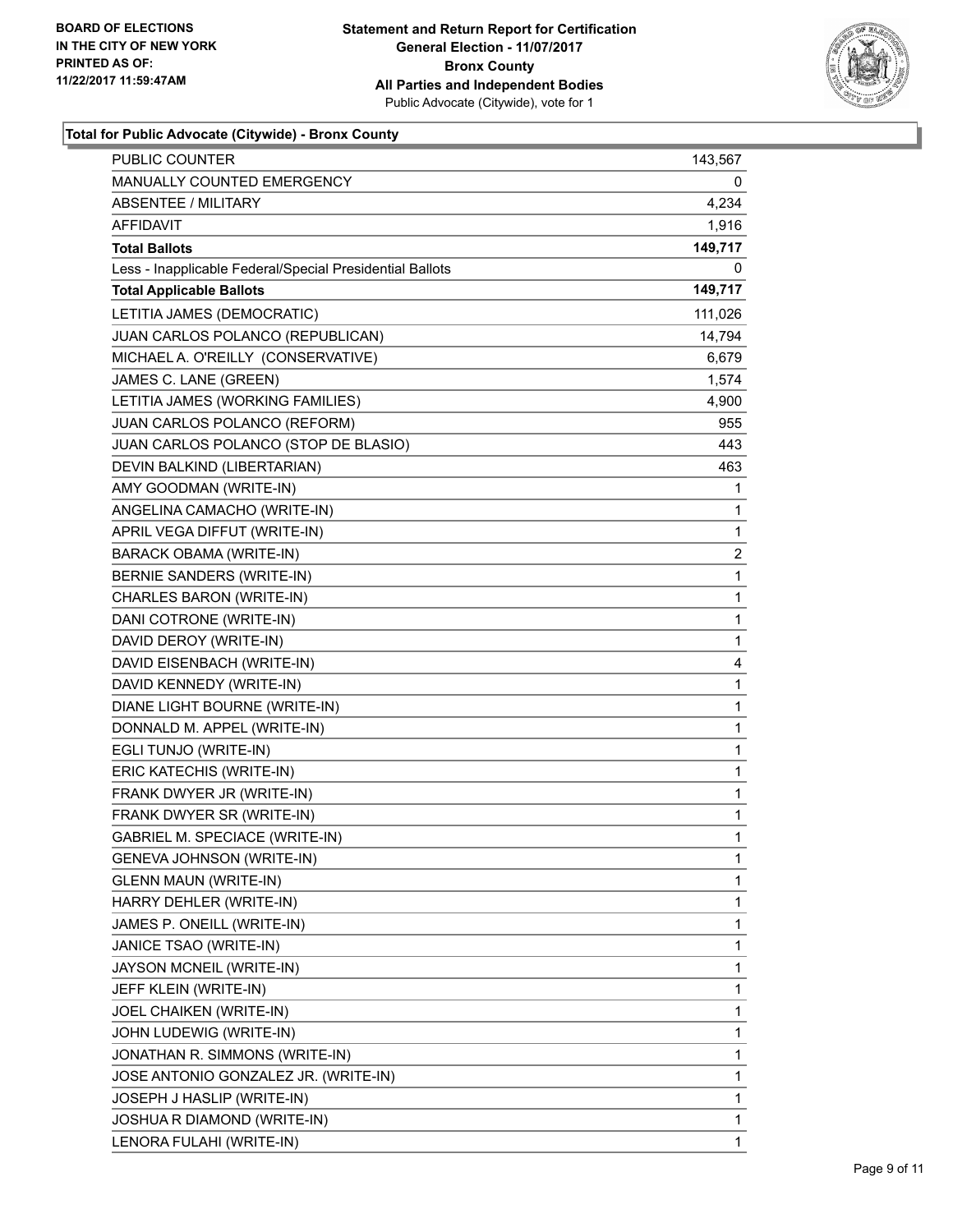

#### **Total for Public Advocate (Citywide) - Bronx County**

| LINSEL PENA (WRITE-IN)              | 1                       |
|-------------------------------------|-------------------------|
| LOUIS ROCCO (WRITE-IN)              | 1                       |
| LUIS TEJADA (WRITE-IN)              | 1                       |
| MARIA ESTRADA (WRITE-IN)            | 1                       |
| MARJORIE VELAZQUEZ (WRITE-IN)       | 1                       |
| MARK J WILLIAMS (WRITE-IN)          | 1                       |
| MIKE CORIAN (WRITE-IN)              | 1                       |
| MONA SLOTA (WRITE-IN)               | 1                       |
| MYCHAL JOHNSON (WRITE-IN)           | 1                       |
| PAMELA KELLY (WRITE-IN)             | 1                       |
| PAULINE FIGUEROA (WRITE-IN)         | 1                       |
| PEDRO NOVA JR (WRITE-IN)            | 1                       |
| PREET BHARARA (WRITE-IN)            | $\overline{\mathbf{c}}$ |
| RAFAEL DEJESUS JR. (WRITE-IN)       | 1                       |
| RALPH ACEVEDO (WRITE-IN)            | 1                       |
| RAPLH LEDESMA (WRITE-IN)            | 1                       |
| RENAULT S CHAVERS (WRITE-IN)        | 1                       |
| SAMUEL SEABURY (WRITE-IN)           | 1                       |
| SANDRA PEREZ (WRITE-IN)             | 1                       |
| SARAH ALLEYNE (WRITE-IN)            | $\overline{\mathbf{c}}$ |
| SEKAI GRAHAM (WRITE-IN)             | 1                       |
| SETH MIRAN (WRITE-IN)               | 1                       |
| SHOLA OLATOGE (WRITE-IN)            | 1                       |
| SOLADIN HAMILTON (WRITE-IN)         | 1                       |
| STEVEN SCHWARZ (WRITE-IN)           | 1                       |
| SUE ELLEN DODELL (WRITE-IN)         | 1                       |
| TORLAN J. THOMAS (WRITE-IN)         | 1                       |
| UNATTRIBUTABLE WRITE-IN (WRITE-IN)  | 75                      |
| <b>VICTOR GIDANSINGH (WRITE-IN)</b> | 1                       |
| VIRGIL SOLLOZZA (WRITE-IN)          | 1                       |
| <b>VLADIMIR CRUZ (WRITE-IN)</b>     | 1                       |
| WILLIAM CLYDE (WRITE-IN)            | 1                       |
| <b>Total Votes</b>                  | 140,977                 |
| Unrecorded                          | 8,740                   |